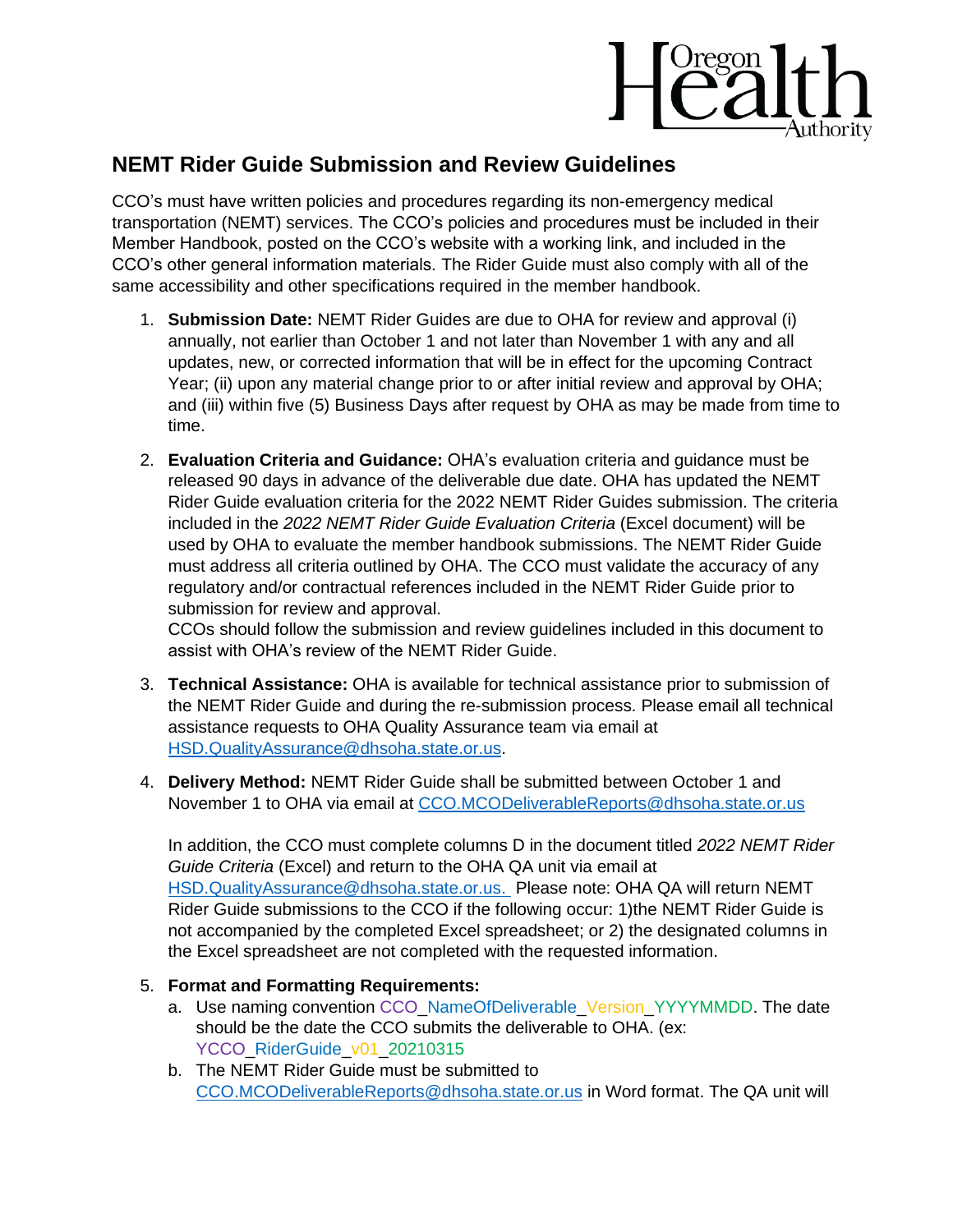allow those CCOs with extenuating circumstances to submit in another format if they have any issues with a Word submission. Please submit extenuating circumstance to the QA unit at [HSD.QualityAssurance@dhsoha.state.or.us](mailto:HSD.QualityAssurance@dhsoha.state.or.us) prior to the submission of the NEMT Rider Guide.

- c. Include page numbers in the NEMT Rider Guide.
- d. All OAR and CFR citations should be accompanied by an explanation of the information/requirement(s) in the state or federal rule. The CCO should not cite an OAR or CFR without any additional information or summary of the OAR requirement(s).
- e. Ensure the NEMT Rider Guide is member friendly and easy-to-follow. The NEMT Rider Guide should include a table of contents, make use of graphics and white space, group similar information in the same section, and be organized in an easy to understand manner.
- 6. **Readability:** Prior to submitting, CCO must ensure NEMT Rider Guide is at a 6th grade reading level (between 6.0-6.9). OHA uses the Flesch-Kincaid Readability Scale via the spelling and grammar check function in Microsoft Word. Please reference the list of items that can be excluded from the readability calculation in the document titled *2022 NEMT Rider Guide Evaluation Criteria* (excel).
- 7. **Identification of 2022 Changes:** The CCO must use track changes or highlight revisions made to the 2022 NEMT Rider Guide submission that were not included in the approved 2021 NEMT Rider Guide. If the CCO does not include track changes or highlight text, OHA QA will return the submission to the CCO and request the NEMT Rider Guide be resubmitted.

## 8. **OHA Evaluation Results**

- a. **OHA scoring:** Each element will be scored with either a "score=1" for met or "score=0" for not met. Each element must be fully met to score a "1". All compliant elements will be tallied to determine the overall percentage of compliance. The CCO will have to achieve 100% compliance to obtain OHA approval
- b. **Required changes**: The Quality Assurance team will provide each CCO with their individual evaluation results via email. OHA QA reviewers will complete the OHA comments column in the *2022 NEMT Rider Guide Evaluation Criteria* (Excel) document. Unless otherwise indicated, all requested edits are required, and all comments must be addressed. To limit the number of re-submissions, please do not resubmit to the Quality Assurance team until ALL required changes and comments have been addressed. The Quality Assurance team will identify any other required edits not already captured in the evaluation criteria (e.g., format, structure of document, grammar, etc.). OHA will score those additional edits using the scoring described above.

OHA is available to provide technical assistance upon receipt of OHA's evaluation. Please email all technical assistance requests to OHA Quality Assurance team via email at [HSD.QualityAssurance@dhsoha.state.or.us.](mailto:HSD.QualityAssurance@dhsoha.state.or.us)

c. **Re-submission delivery method:** revised NEMT Rider Guide must be submitted to [CCO.MCODeliverableReports@dhsoha.state.or.us.](mailto:CCO.MCODeliverableReports@dhsoha.state.or.us) The CCO must also complete the designated columns in the document titled *2022 NEMT Rider Guide Evaluation*